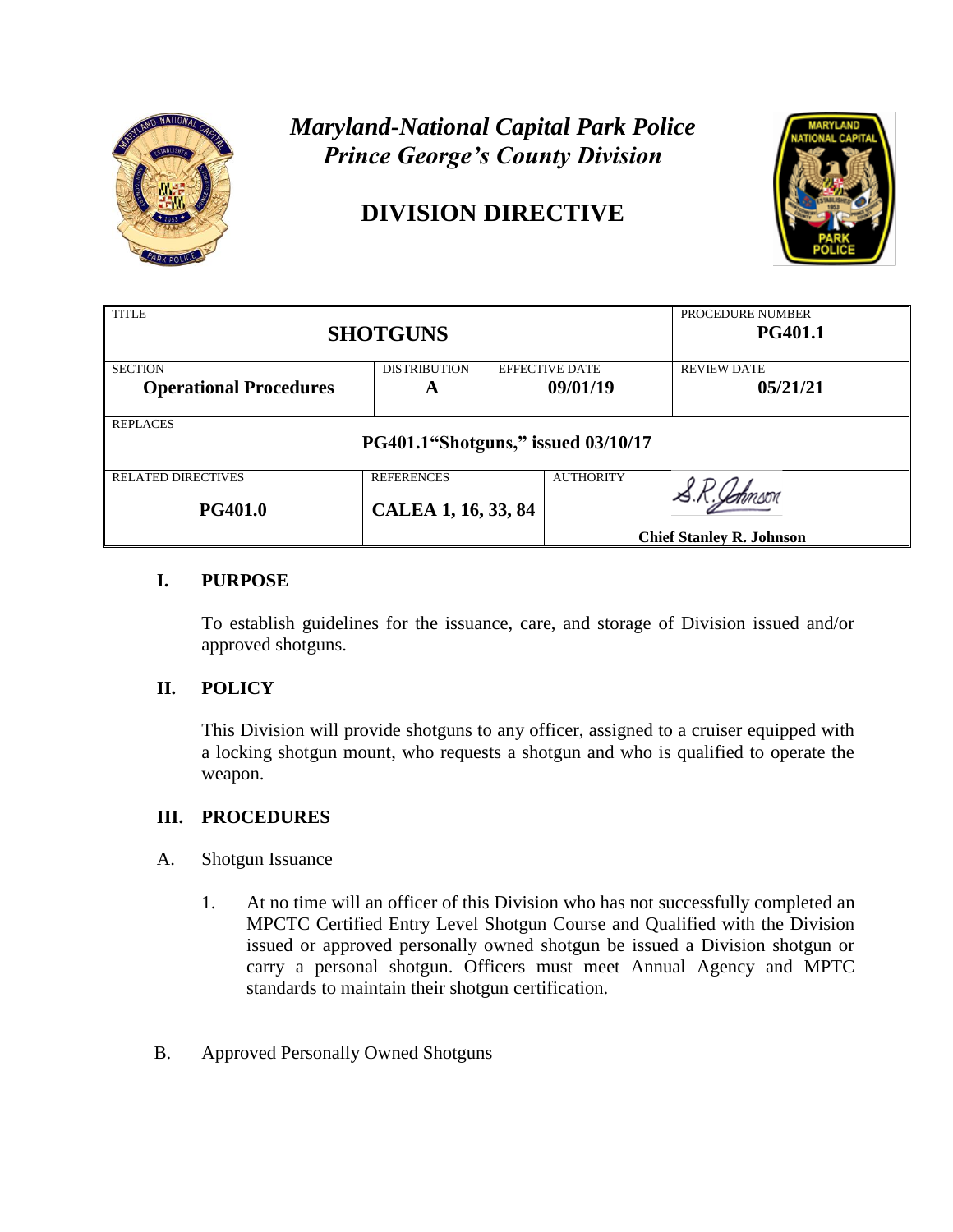### **SHOTGUNS PG401.1**

- 1. The Park Police Division Chief may approve a shotgun, other than the Division weapon, for use by personnel. **Personnel must pass qualification and have the shotgun inspected annually by the Range Master or designee**. Proper documentation must be sent to the Range Master to receive initial approval. This approval will be in writing. All applicable sections of this Directive will govern the use of the approved shotgun.
- 2. Personally owned/approved shotguns will be 12-gauge pump-action shotguns similar to the Division issued shotgun. The personally owned/approved shotguns will be authorized to have the following modifications/accessories, so long as the officer qualifies with the weapon in the modified form, prior to carrying the weapon on duty:
	- a. Any full-length stock;
	- b. Elastic stock ammunition sleeves or shell carrier that attaches to the receiver;
	- c. Plain stock slings (may not hold ammunition) two-point, tactical or single point slings are acceptable;
	- d. Any manufactured lighting system that attaches to the shotgun;
	- e. Open or ghost ring sights.
- 3. The following modifications will be prohibited:
	- a. Folding or retracting stocks;
	- b. Any sight other than the sights listed above, such as optical, laser, hologram or aim point sights;
	- c. Any modifications that alter the physical or mechanical characteristics of the shotgun.
- 4. The Division will not pay for the purchase, repair, or replacement of any personally owned or approved shotguns.
- 5. Personally owned/approved shotguns must be as close to the color of the Divisions' owned shotgun as possible. The stock or barrel is not to be painted or altered in any manner with flashy colors, markings or decals.
- C. Shotgun Storage
	- 1. Shotguns that are not issued to officers in the field and those used for training will be stored at the Range in the Firearms Safe.
	- 2. The Firearms Administrator/Range Master will conduct an annual inventory inspection of all shotguns stored in the Range safe. The issued shotguns will be inspected annually during the officer's Annual MPTC Shotgun Qualification.
- D. Ammunition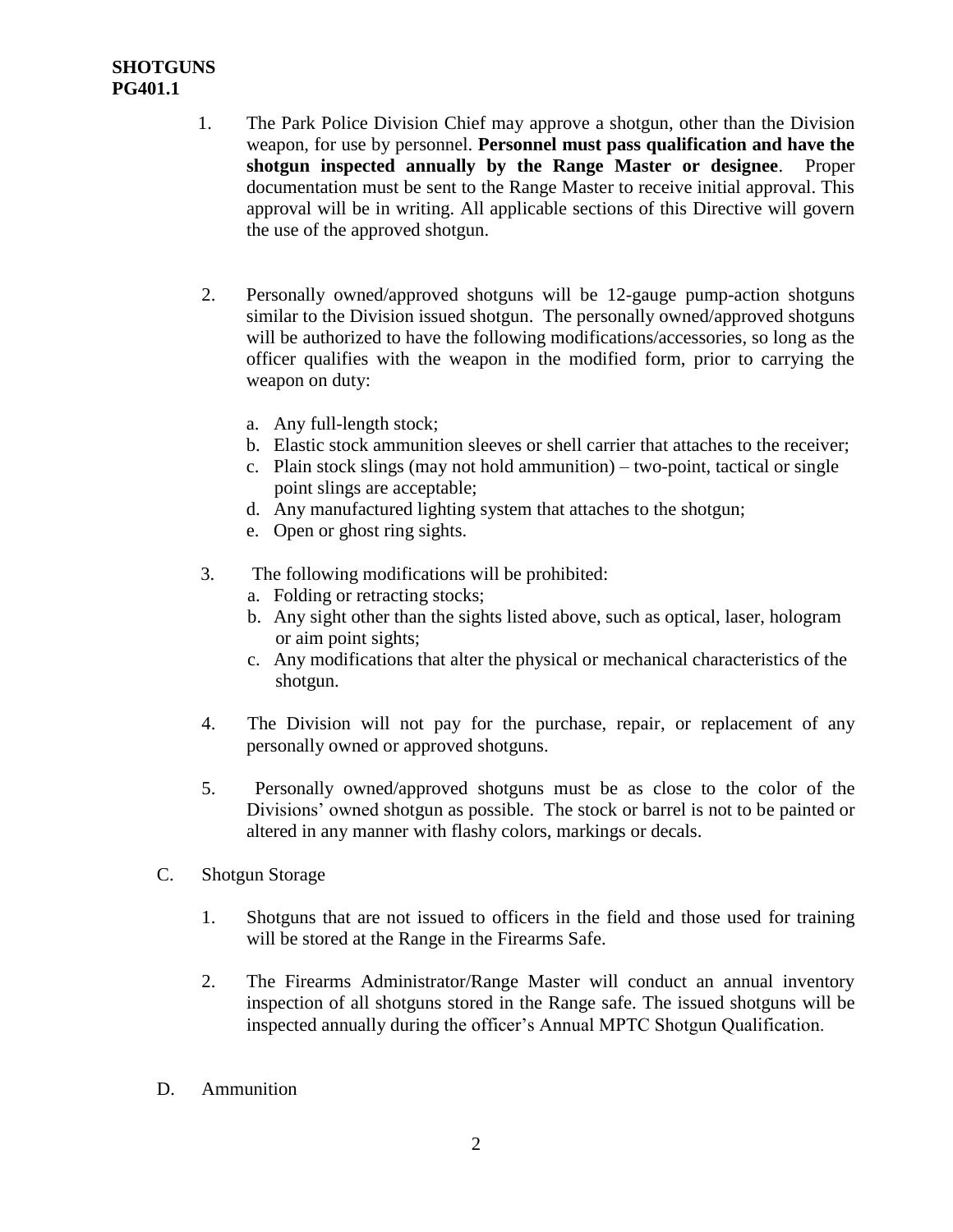- 1. Officers of this Division that are issued a shotgun will also be issued ten rounds of Duty 12 gauge 1oz. Tactical Rifle Slug ammunition. Five rounds to be placed in the shotgun in cruiser condition and five rounds to be secured by the officer for additional reloads if necessary.
- E. Storage Condition
	- 1. Safety on.
	- 2. Check chamber; look and feel to ensure it is empty.
	- 3. Check magazine; look and feel to ensure it is empty.
	- 4. Work action at least twice;
	- 5. Safety off, pull trigger, safety on.
- F. Cruiser Condition
	- 1. Be secured in the locking mount.
	- 2. Have the safety on.
	- 3. Have no rounds in the chamber.
	- 4. Have the action fully closed.
	- 5. Have a maximum of five rounds tactical 1oz. slug in the magazine.
- G. General Procedures
	- 1. The Park Police Division Chief may authorize or approve personnel to be issued shotguns, to have personal shotguns approved for departmental use, and to issue ammunition, as part of their regular equipment. The officer must send a written request through their chain of command and submitted to the Range Master with a recommendation for approval to the Park Police Division Chief.
	- 2. Due to the limited number of shotguns available, the Park Police Division Chief, will have sole discretion as to which personnel will be issued division shotguns.